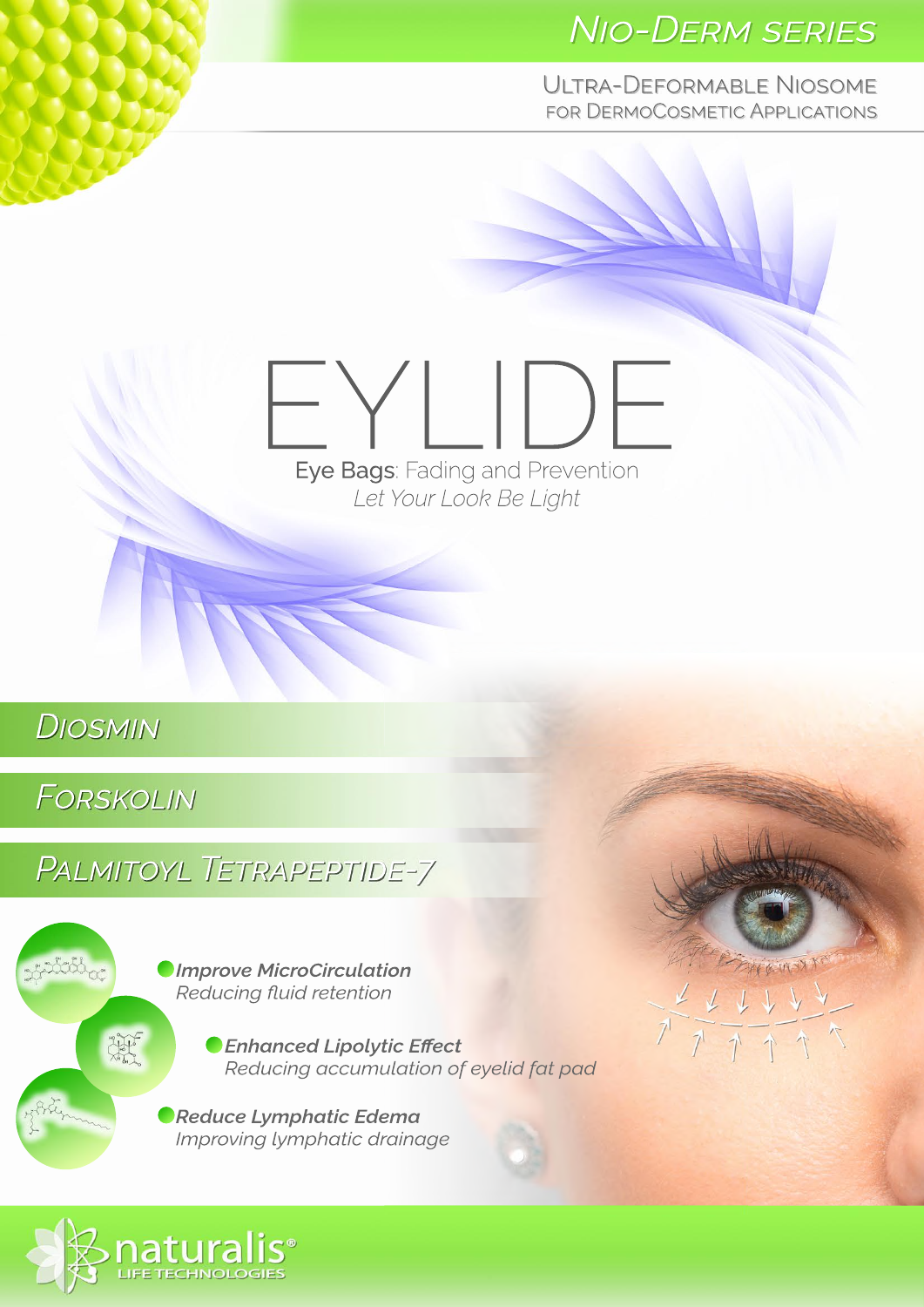### EYLIDE | Let your Look Be Light

Eye Bags are unpleasant accumulations of fluids in the lower eyelid area caused by the disregulation of microcirculation and lymphatic flow resulting in localized edema and accumulation of fat pads.

Naturalis developed a solution for Eye Bags thanks to the powerful action of three molecules studied for their specific action on this inesthetism formation combined with a unique delivery system technology.

EYLIDE: an Anti-Eyebags Complex encapsulated inside Ultra-Deformable Niosome The solution for lower eyelid to reduce eyebags and restore a youthful look

### $\triangleright$  The Anti-Eyebags Complex



Reduces capilary fluid extravasation by reducing inflammatory (TNF-a) and vasodilator (NO) mediators.

Promote breakdown of fat pads increasing intracellular levels of cAMP to stimulate the reduction of settled eye bags.

Palmitoyl Tetrapeptide Stimulate fluid draining by the lymphatic

system through reduction of IL-6 and consequently reducing eyelid edema.

### EYLIDE restore the natural appearance of lower eyelids reducing eyebags issues

### **D** EYLIDE Mechanism of Action



The microcirculation provide nourishment to the tissues by allowing plasma fluids to permeate out from the inside of very thin capillaries giving nourishment to the skin tissues.

The extra fluids are then recovered by the venous capillaries and the lymphatic system that also remove the waste substances.

Stress, poor sleep or ageing can result in a disregulation of this fluid exchanges: if the capillaries are weak and lymphatic flow is slowed down eye bags appears as swollen eyelid.

Over time the sweling around the eyes promote fat accumulation and stable formation of eye bags.

EYLIDE active ingredient acts on three specific causing factors of Eyebags • Reduce capillary leakage • Improve Lymphatic Drainage • Reduce Fat Pad Formation



Ultra-Deformable Vesicle are elastic vesicles able to penetrate Stratum corneum through its narrow gaps (around 40nm) without breaking to reach living cells inside epidermis and increase the bioavailability of active ingredients, therefore their efficacy.



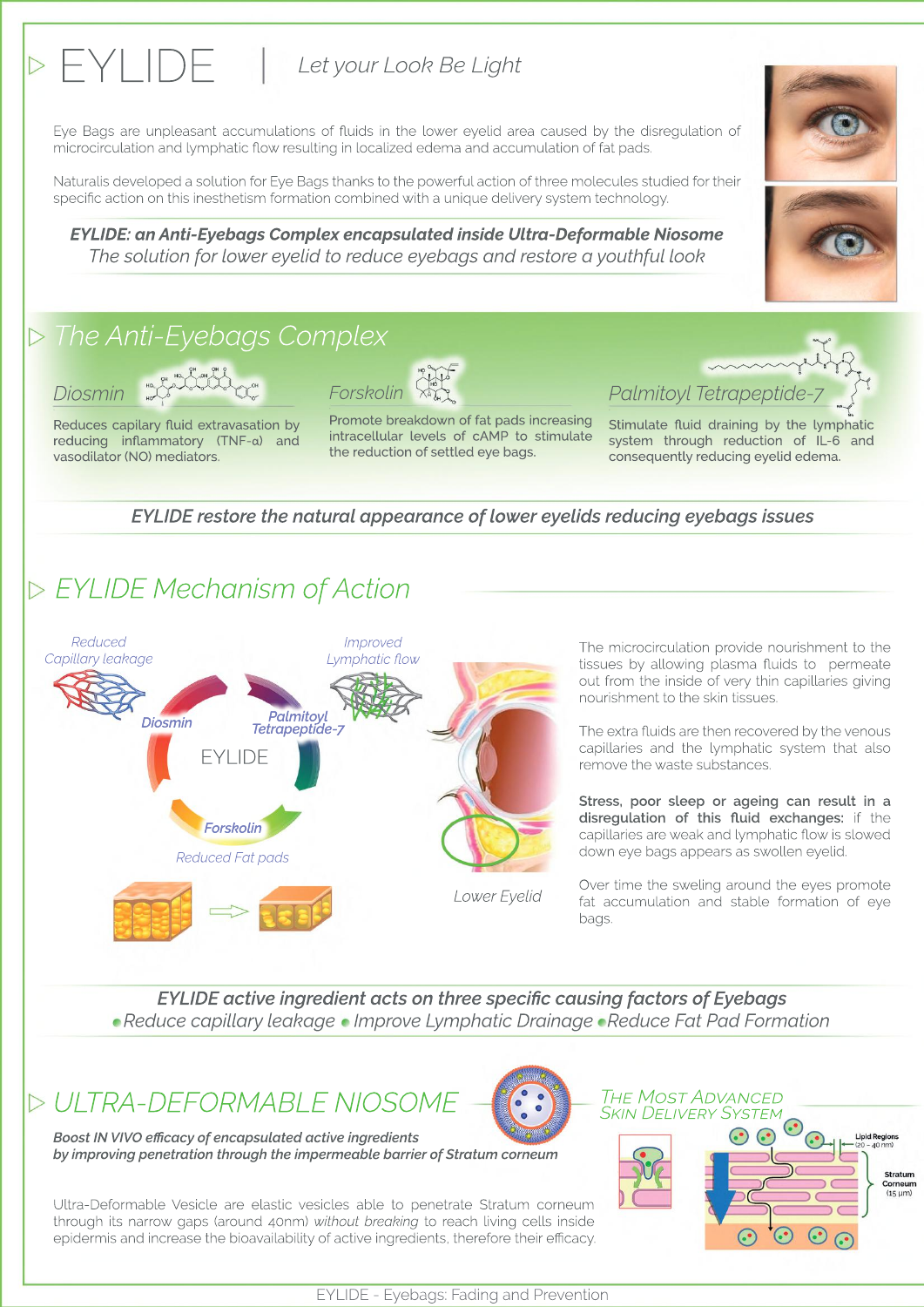### *EFFICACYInVitro*

### **• Reduction of Vasodilation mediator by Diosmin**

Inhibitory effect of Diosmin on NO production in LPS induced RAW 264.7 Macrophages



#### **Improvement of Adipocyte Fat release by Forskolin**

Assay of Gliycerol release from fat cells after exposition of Forskolin



Inhibitory effect of Palmitoyl Tetrapeptide-7 on IL-6 synthesis of Fibroblasts ■ Reduction of Lymphstasis mediator by Palmitoyl Tetrapeptide-7



#### In Vitro Tests confirm the role of EYLIDE as effective active *ingredients eye bags:*

- **Reduce inflammation mediator involved in lymphatic stasis**
- **Reduce vasodilation mediator involved in capillary leakage**
- *Improve Fat release from adipocytes*

### *EFFICACYInVivo* SkinPenetrationimproved

### **• Anti-Eyebag Efficacy**

Self Assessment of Eye bags appearance applying 2% EYLIDE vs Placebo twice daily for 4 weeks



by Niosome Delivery System

### **• Reduction in Eye Puffiness**

Measurement of Eye bags volume using fringe projection after applying 2% EYLIDE vs Placebo twice daily for 4 weeks



### **Eye-Bags Reduction**

Efficacy of Eye bags reduction applying a cream containing 2% EYLIDE twice daily for 4 weeks